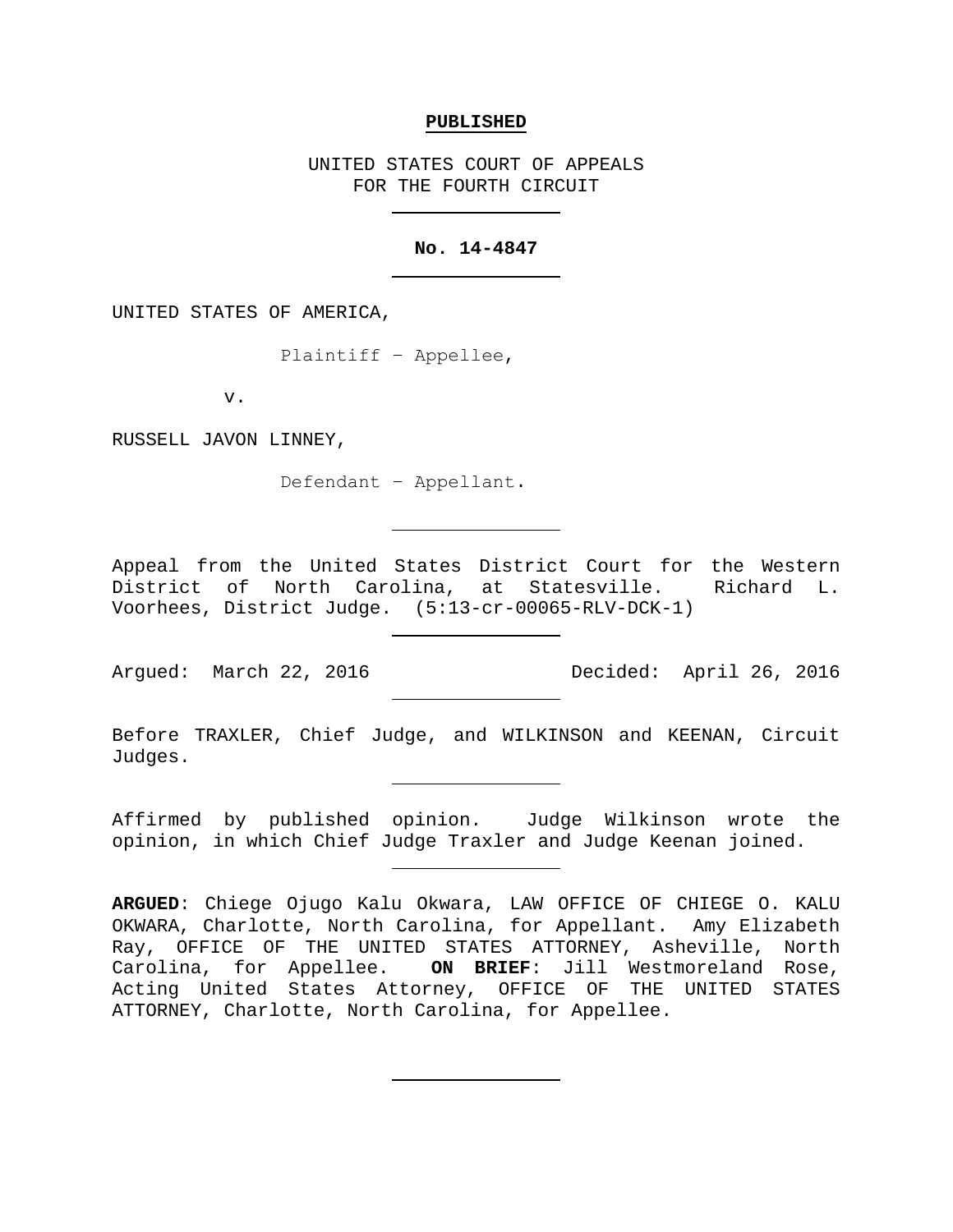WILKINSON, Circuit Judge:

In this case we must determine whether two burglaries that served as part of the predicate for Russell Linney's Armed Career Criminal Act ("ACCA") sentencing enhancement occurred on different occasions. See 18 U.S.C. § 924(e)(1). The district court ruled that the burglaries did in fact occur on different occasions. We now affirm.

I.

On August 8-9, 2013, Linney and two companions engaged in a crime spree that started with a pair of burglaries and ended with a high-speed police chase. During the chase, Linney drove the getaway car. When the pursuing officers eventually captured Linney and his companions, they learned that Linney had been in possession of a 9-mm handgun, but had one of his companions toss it out the window during the chase. The officers also found a 9 mm magazine clip in Linney's pocket.

On August 21, 2013, a federal grand jury charged Linney with being a felon in possession of a firearm under 18 U.S.C. § 922(g)(1). On February 19, 2014, Linney pled guilty to the charge without a plea agreement.

In anticipation of Linney's sentencing hearing, a probation officer prepared a presentence report ("PSR"). The PSR took note of three North Carolina burglary convictions Linney had previously received and accordingly classified Linney as an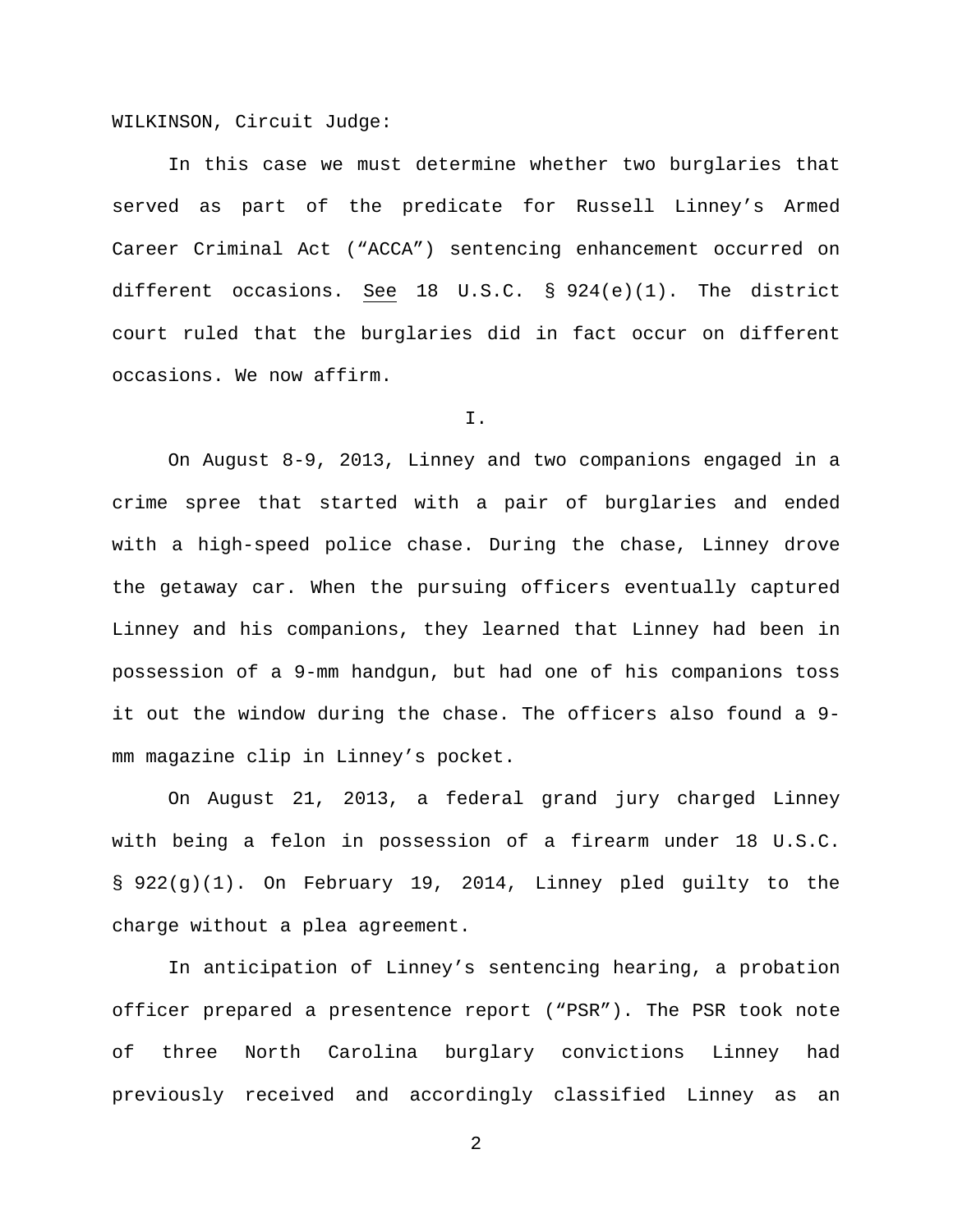armed career criminal under the ACCA -- a classification that came with a fifteen-year mandatory minimum sentence. After considering the ACCA enhancement and all other relevant factors, the PSR recommended a sentence for Linney that included 188 to 235 months of incarceration.

Linney objected to the PSR, arguing that two of the three burglaries noted in the PSR occurred on the same occasion and thus both could not be used to support the ACCA enhancement. The government responded by contending that, although the two burglaries occurred on the same night and in close proximity, they were in fact separate criminal episodes. Linney and the government then submitted the state court records from the two burglary convictions to support their respective arguments. These records include the indictments, the plea transcript, the judgment, and an accompanying restitution worksheet.

The indictments provide the following details about the two burglaries. The first indictment charges Linney with "break[ing] and enter[ing] the dwelling house of Teresa Cornacchione, which was located at 319 North Oakwood Drive" in Statesville, "between the nighttime hours of 8:00 p.m. and 10:00 p.m.," on December 31, 2009. The indictment also alleges that Linney stole Ms. Cornacchione's guitar and television. J.A. 155. The second indictment charges Linney with "break[ing] and enter[ing] the dwelling house of James Wilson, which was located at 320 North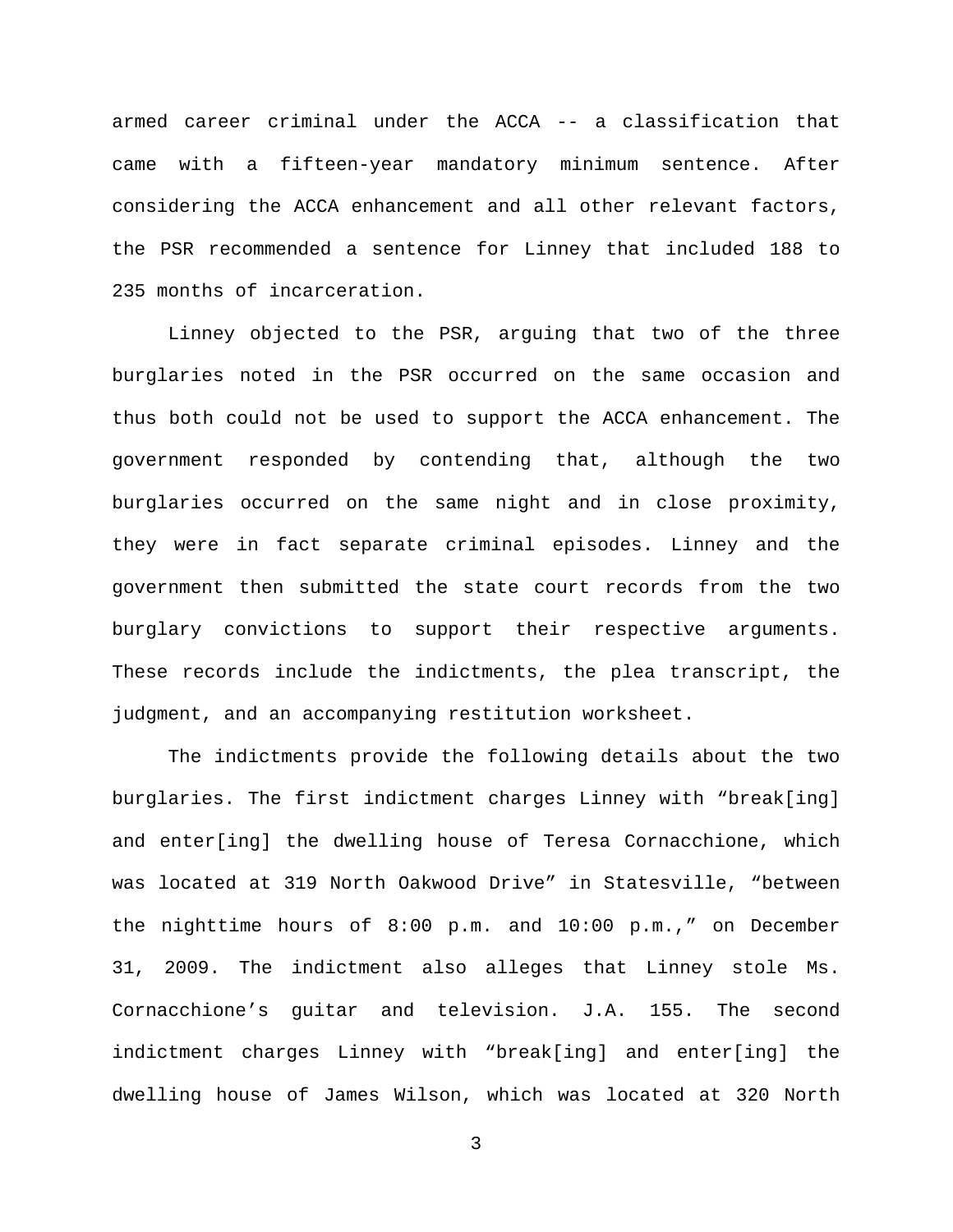Oakwood Drive" in Statesville, "between the nighttime hours of 7:00 p.m. and 10:00 p.m.," on December 31, 2009. In contrast to the Cornacchione indictment, the Wilson indictment does not allege that Linney stole anything from Mr. Wilson's home. J.A. 156.

The plea transcript submitted to the district court shows that Linney pled guilty to both of the December 31, 2009 burglaries at the same time. It also shows that Linney simultaneously pled guilty to a slew of other crimes, including a burglary that occurred on December 9, 2010 (this burglary was used as the requisite third violent felony conviction for Linney's ACCA enhancement), seventeen breaking and entering offenses, two attempted breaking and entering offenses, and one possession of a stolen vehicle offense. J.A. 158-62.

The state court issued a consolidated judgment covering the three burglary convictions. Both this judgment and the plea transcript provide that Linney was to pay restitution for his crimes. J.A. 151, 161. The judgment states that the restitution was to be joint and several with codefendants as noted on an accompanying restitution worksheet, which was explicitly incorporated into the judgment by reference. J.A. 150-51.

The restitution worksheet in turn lists 20 different victims from Linney's various offenses, along with the restitution owed to each. J.A. 266-72. The restitution worksheet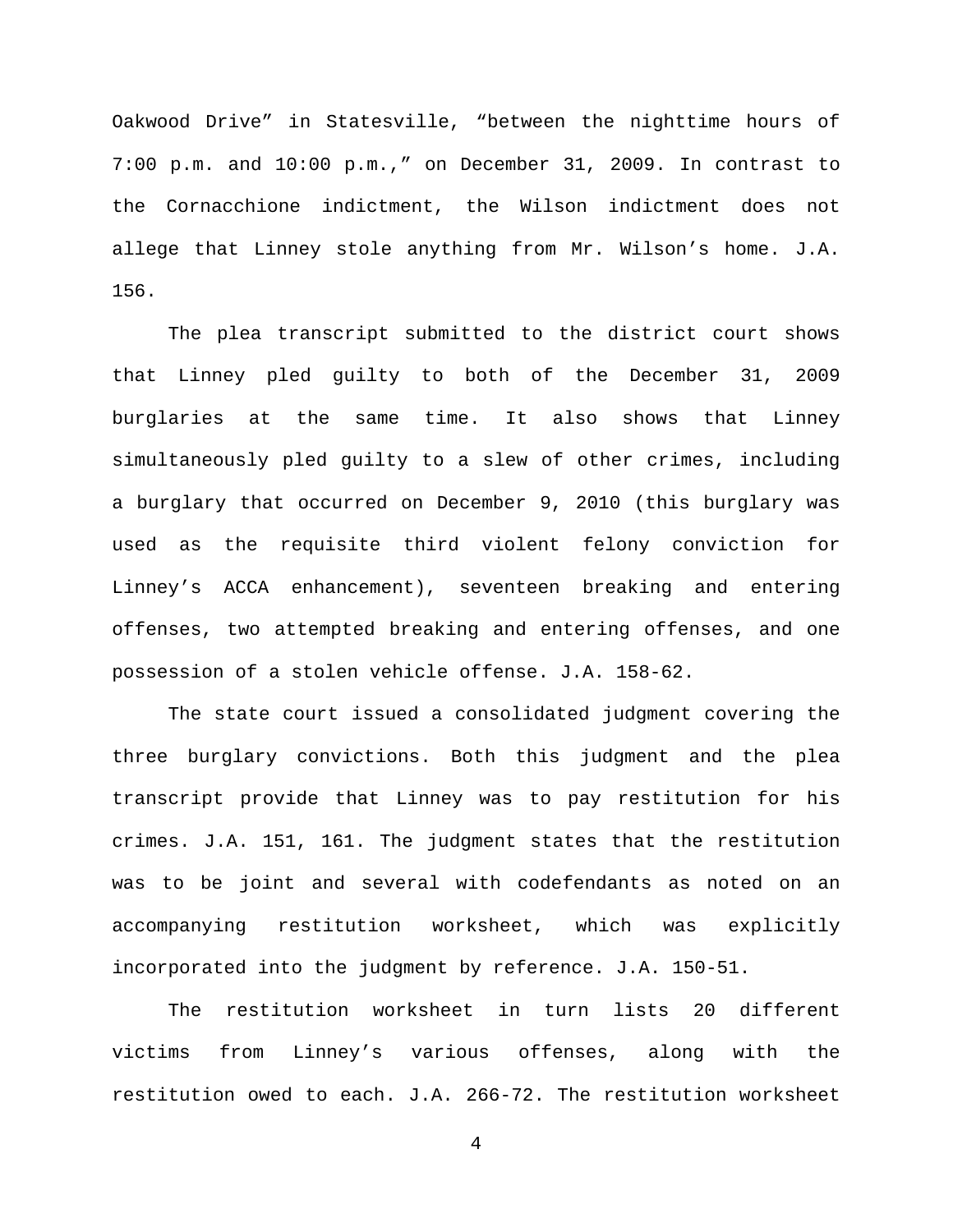also includes a box below each victim's name, noting whether another person was jointly and severally liable with Linney for the restitution owed to that victim. If another person was jointly and severally liable, the box would be checked and the other person's name would be noted. Ms. Cornacchione is listed as a victim in the restitution worksheet, but the box below her name remains unchecked, and no other person's name is noted. Mr. Wilson is not listed as a victim in the restitution worksheet at all. J.A. 266-72.

Back before the district court, Linney contended that the various state court records undermined the government's argument that the two December 31, 2009 burglaries occurred on different occasions. Although he acknowledged that the burglaries had different victims, Linney pointed out that the burglaries were committed at neighboring houses during a largely overlapping three-hour time period, and that they shared the same nature and objective. Moreover, Linney argued that the mere thirty feet separating the two houses did not allow him to make a conscious and knowing decision to commit the second burglary. Furthermore, Linney claimed that the joint and several liability provisions in the judgment and accompanying restitution worksheet suggest that he acted with an accomplice during the two burglaries, which would mean that he may have only burglarized one of the houses while his accomplice burglarized the other. Linney thus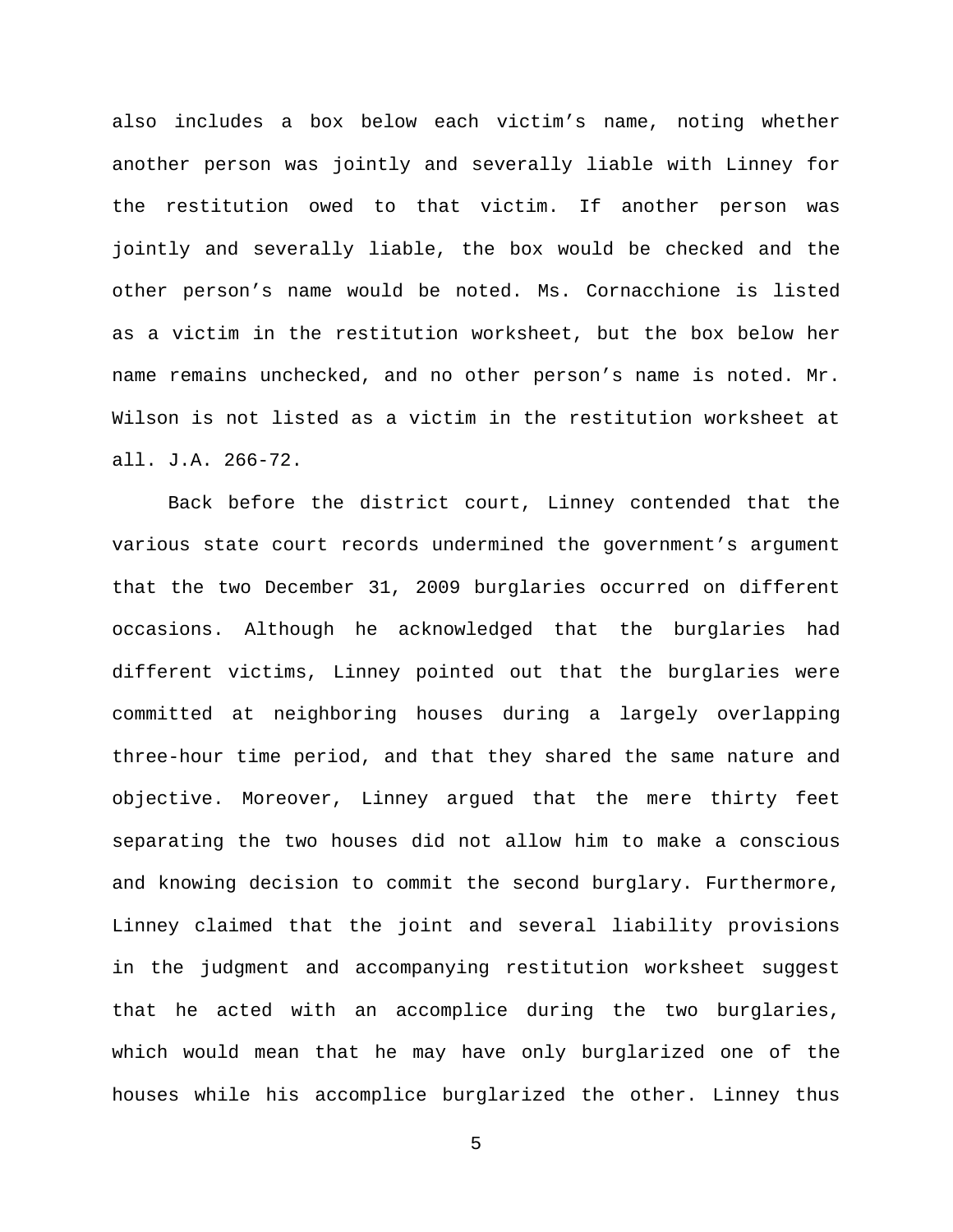concluded that the government had not shown that the two burglaries occurred on different occasions.

The government responded by arguing that the December 31, 2009 burglaries involved different victims and different street addresses, and were thus distinct criminal episodes. And as to the question of an accomplice, the government noted that Linney was charged individually in the two indictments, and suggested that the provisions stating that restitution was to be joint and several were perhaps an "oversight" or made in reference to "another case." J.A. 60-63.

The district court agreed with the government. It found that the two burglaries involved different victims, different locations, and different times. J.A. 65. The district court further found that any evidence of an accomplice derived from the various restitution records did "not rise to the level of a preponderance of the evidence in undermining the otherwise pertinent facts about the two offenses in question, namely that [Linney] was charged as a principal by himself[] [and] convicted by himself," without any reference to another person in the two indictments. J.A. 67-68. The district court thus concluded that any evidence from the restitution provisions was "insufficiently probative" to sustain Linney's objection, and ruled that the government had proved that the three North Carolina burglaries supporting the ACCA enhancement occurred on different occasions.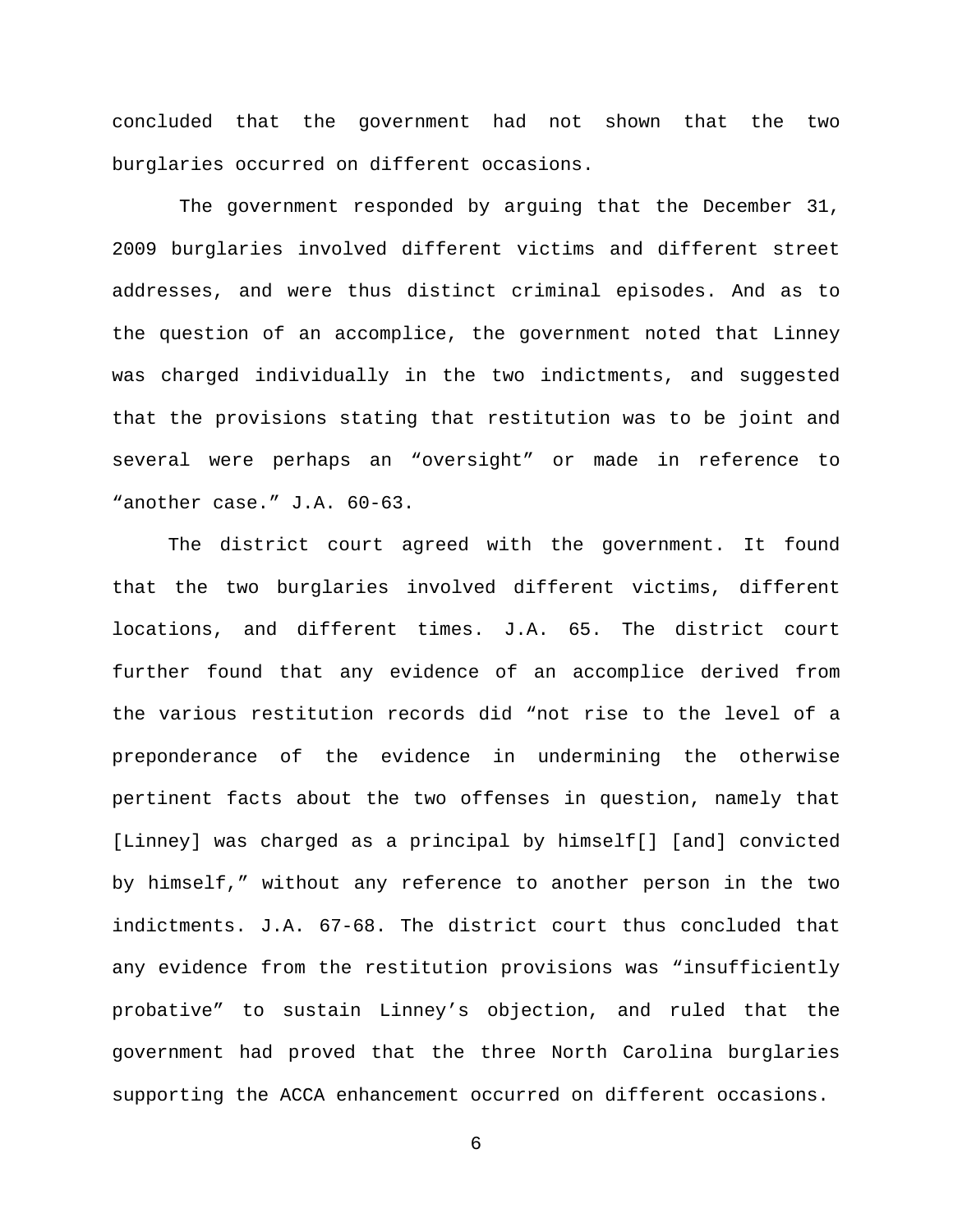The district court then sentenced Linney to 235 months of incarceration. Linney timely appealed, challenging the district court's ruling that the two December 31, 2009 burglaries occurred on different occasions.

# II.

## A.

A defendant found guilty of violating the felon in possession prohibition, 18 U.S.C. § 922(g)(1), is subject to the ACCA fifteen-year mandatory minimum sentencing enhancement if he has three previous "violent felony" convictions. 18 U.S.C. § 924(e)(1). No one disputes that each of Linney's three North Carolina burglaries constitutes a "violent felony." For Linney to receive the ACCA enhancement, however, each of the three burglaries must also have been "committed on occasions different from one another." Id. The government bears the burden of proving that the burglaries occurred on different occasions by a preponderance of the evidence. United States v. Span, 789 F.3d 320, 324 (4th Cir. 2015) (citing United States v. Archie, 771 F.3d 217, 223 (4th Cir. 2014), cert. denied, 135 S. Ct. 1579 (2015)).

We review de novo the district court's ruling that Linney committed the three predicate burglaries on different occasions. Id. at 325. But we review for clear error the district court's factual findings made incident to this ultimate ruling. Id.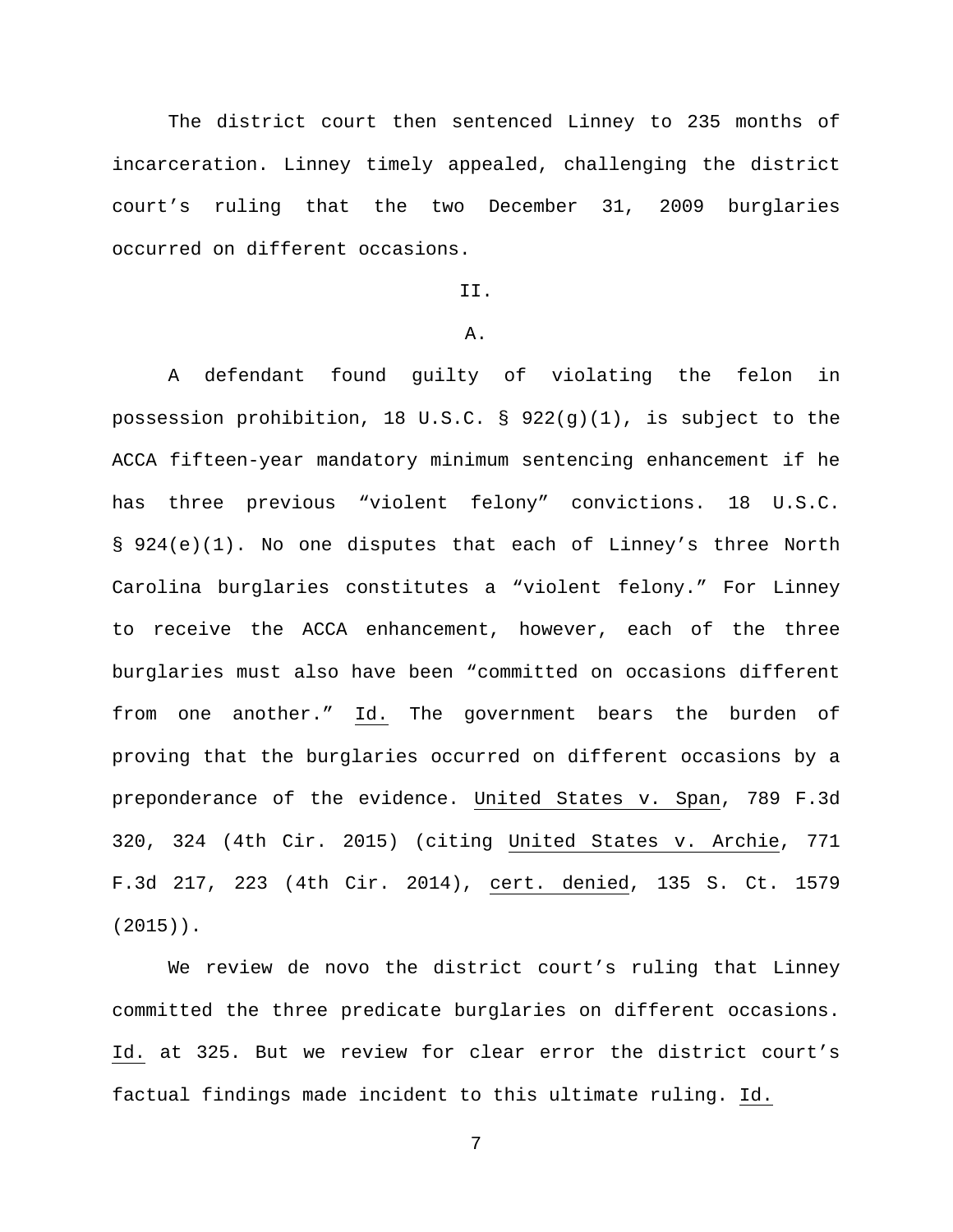To prove that each offense was committed on a different occasion, the government must show that each offense arose out of a "separate and distinct criminal episode." United States v. Boykin, 669 F.3d 467, 470 (4th Cir. 2012) (emphasis in original) (quoting United States v. Carr, 592 F.3d 636, 640 (4th Cir. 2010), cert. denied, 562 U.S. 844 (2010)). That is, each predicate offense must have "a beginning and an end," such that they each "constitute an occurrence unto themselves." Carr, 592 F.3d at 640 (quoting United States v. Letterlough, 63 F.3d 332, 335 (4th Cir. 1995)).

We have come to rely on five factors to determine whether predicate ACCA offenses were committed on different occasions: (1) whether the offenses "arose in different geographic locations"; (2) whether "the nature of each offense was substantively different"; (3) whether each offense "involved different victims"; (4) whether each offense "involved different criminal objectives"; and (5) whether "the defendant had the opportunity after committing the first-in-time offense to make a conscious and knowing decision to engage in the next-in-time offense." Span, 789 F.3d at 328 (quoting Carr, 592 F.3d at 644). Importantly, these five factors may be considered "together or independently" and the "strong presence" of any one factor "can dispositively segregate an extended criminal episode into a

8

B.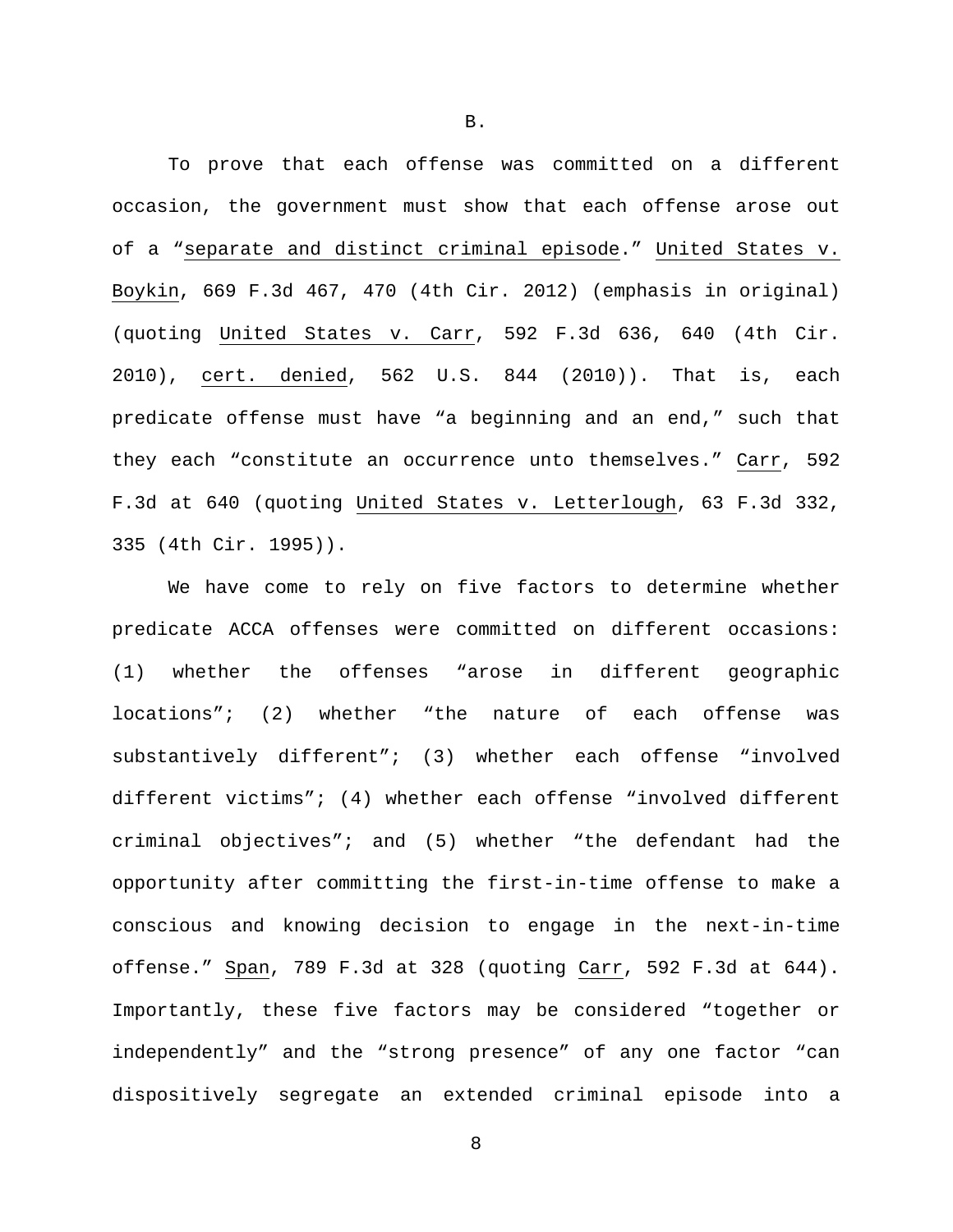series of separate and distinct episodes." Id. (quoting Carr, 592 F.3d at 644).

In undertaking this five-factor analysis, courts rely on "Shepard-approved sources." Span, 789 F.3d at 326 (citing Shepard v. United States, 544 U.S. 13 (2005)). In cases such as this that involve prior convictions based on guilty pleas, these sources consist of "conclusive judicial records" such as the indictment, judgment, any plea agreement, the plea transcript or other comparable record confirming the factual basis for the plea, id. at 326-27, and any document "explicitly incorporated" into one of the foregoing. United States v. Harcum, 587 F.3d 219, 223-24 (4th Cir. 2009), abrogated on other grounds as stated in, United States v. Aparicio–Soria*,* 740 F.3d 152, 155–56 (4th Cir. 2014).[\\*](#page-8-0)

Linney does not dispute the existence of his predicate offenses. See Span, 789 F.3d at 326-27 (citing United States v. Washington, 629 F.3d 403 (4th Cir. 2011)). Linney also does not suggest that the district court erroneously identified the five factors used to make the different occasions determination or

<span id="page-8-0"></span> <sup>\*</sup> The "plea transcript" in this case differs from the document commonly called a "plea transcript" in federal practice. In this case, the "plea transcript" or "transcript of plea" is a North Carolina judicial record that contains the details of the defendant's plea. It is completed by the parties and signed by the defendant. J.A. 158-62. We have previously indicated that this judicial record is a Shepard-approved source. See Span, 789 F.3d at 324 n.2, 326-27.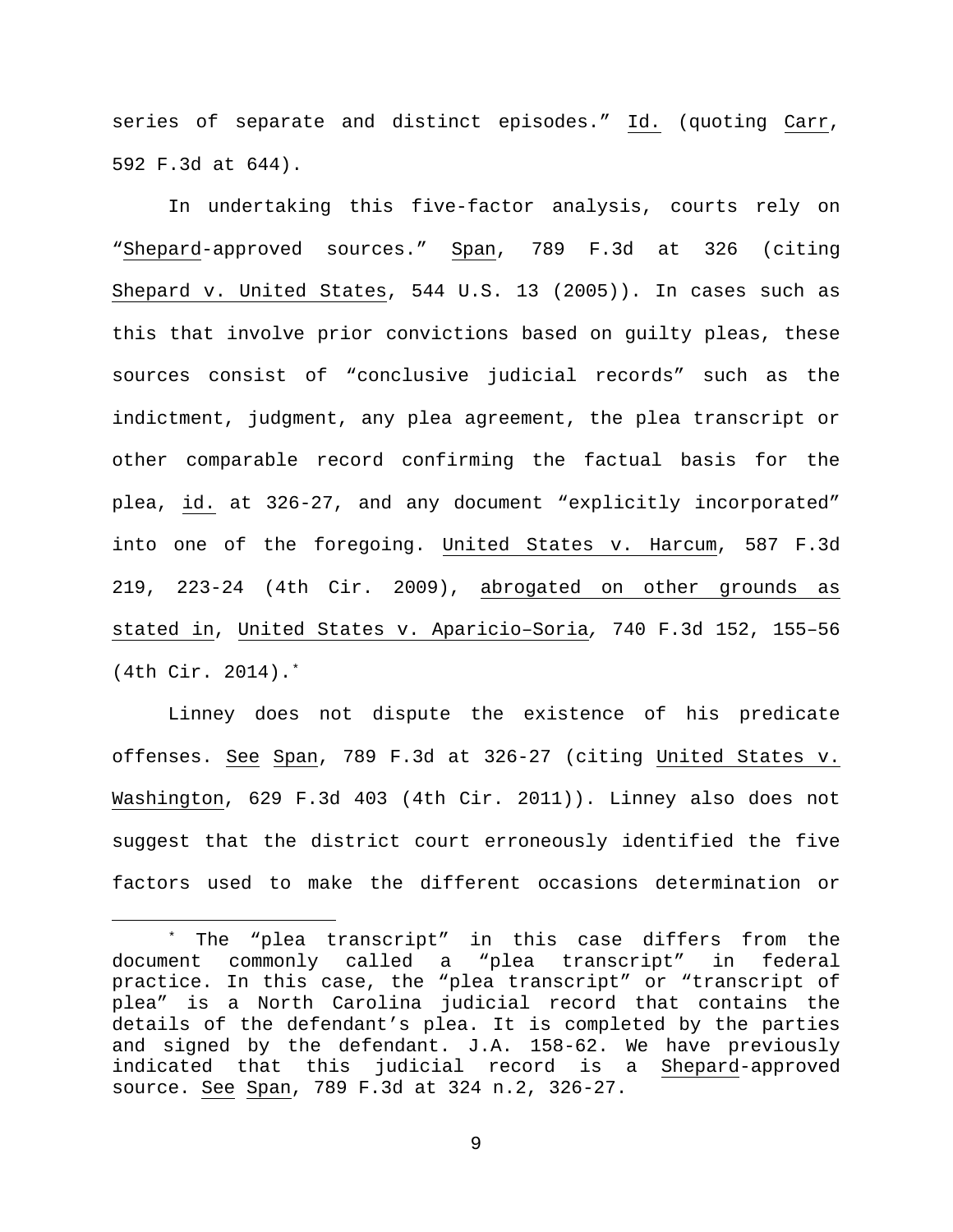improperly relied on non-Shepard-approved sources. He instead contends that the district court erred in applying the five factors to the two December 31, 2009 burglaries. As he did below, Linney argues that the government proved only one of the five factors. Specifically, Linney claims that the two burglaries occurred at the same location, because the burglarized houses were only thirty feet apart. He also claims that the nature and objective of each burglary was the same. And although Linney concedes that the burglaries involved different victims, he argues that the close proximity of the two houses prevented him from making a conscious and knowing decision to engage in the second burglary.

We cannot accept this view. It is undisputed that the indictments show that the burglaries occurred at two distinct street addresses, which means that they occurred at different geographic locations. The burglary of Ms. Cornacchione's house occurred at 319 North Oakwood Drive while the burglary of Mr. Wilson's house occurred at 320 North Oakwood Drive. And although Ms. Cornacchione's house and Mr. Wilson's house may stand only thirty feet apart, we agree with the district court that this distance gave Linney a sufficient opportunity to evaluate whether to commit another crime. Furthermore, Linney concedes that Ms. Cornacchione and Mr. Wilson were separately victimized by the two burglaries.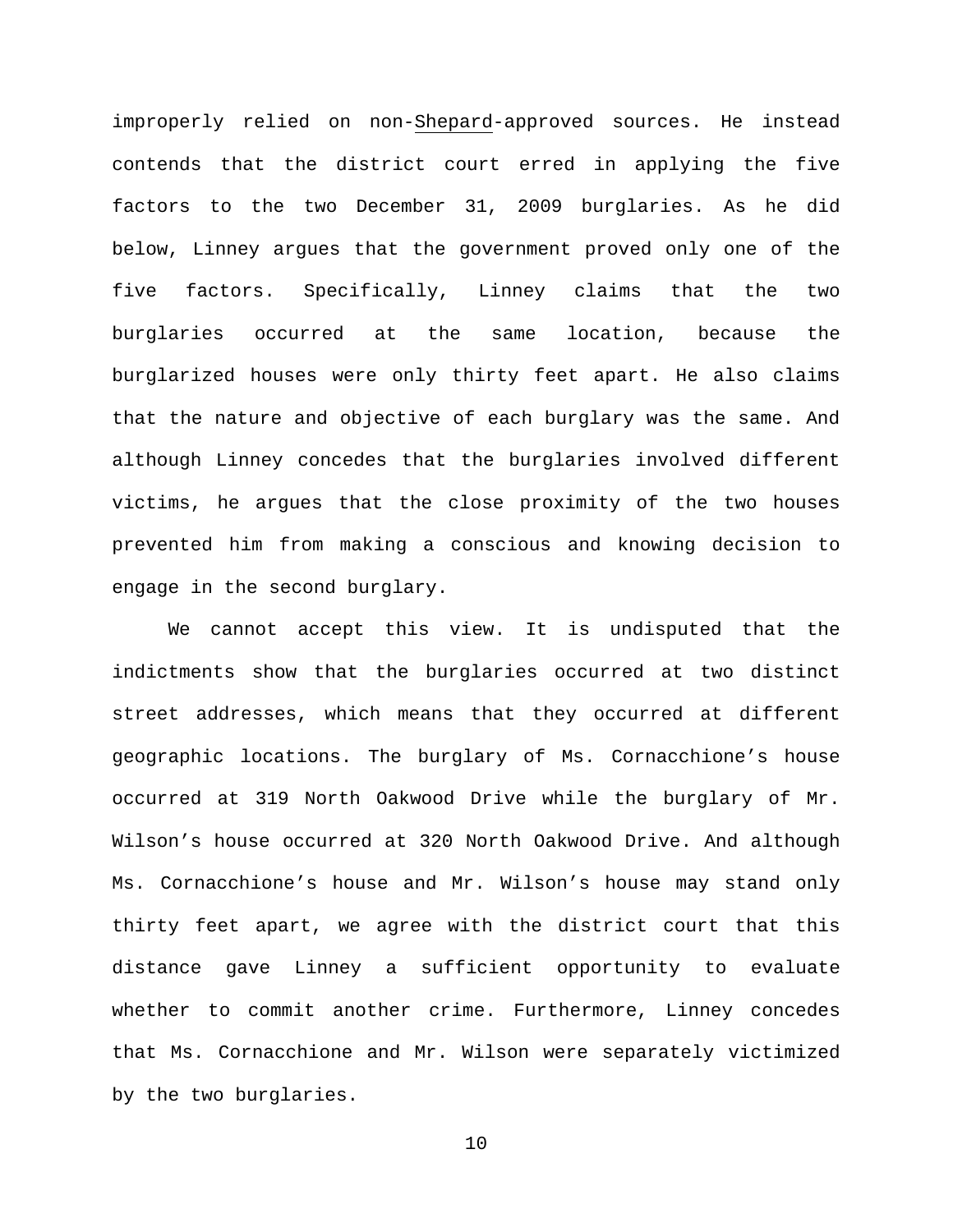Linney may be correct to claim that the two burglaries shared the same nature and criminal objective, but the district court did not rely on these factors -- and it did not need to. As noted, sometimes the "strong presence" of just one factor can "dispositively segregate an extended criminal episode into a series of separate and distinct episodes." Span, 789 F.3d at 328 (quoting Carr, 592 F.3d at 644). Here the district court did not factually err in finding at least three of the five factors. It also did not err legally in concluding that the government proved by a preponderance of the evidence that the two December 31, 2009 burglaries occurred on different occasions.

Indeed, when the facts of Linney's case are compared to our precedent in this area, it is clear that Linney's arguments were properly weighed and found wanting. Most pertinent is our recent decision in Carr. There, the defendant broke into thirteen storage units located at a single address. Carr, 592 F.3d at 638. The district court ruled that each of the thirteen breakins occurred on different occasions for purposes of the ACCA enhancement. Id. at 639. We affirmed the district court's ruling, noting that although the break-ins shared the same nature and criminal objective, they occurred at different locations, involved different victims, and the space between each storage unit gave the defendant an opportunity to decide whether to engage in the subsequent break-in. Id. at 645.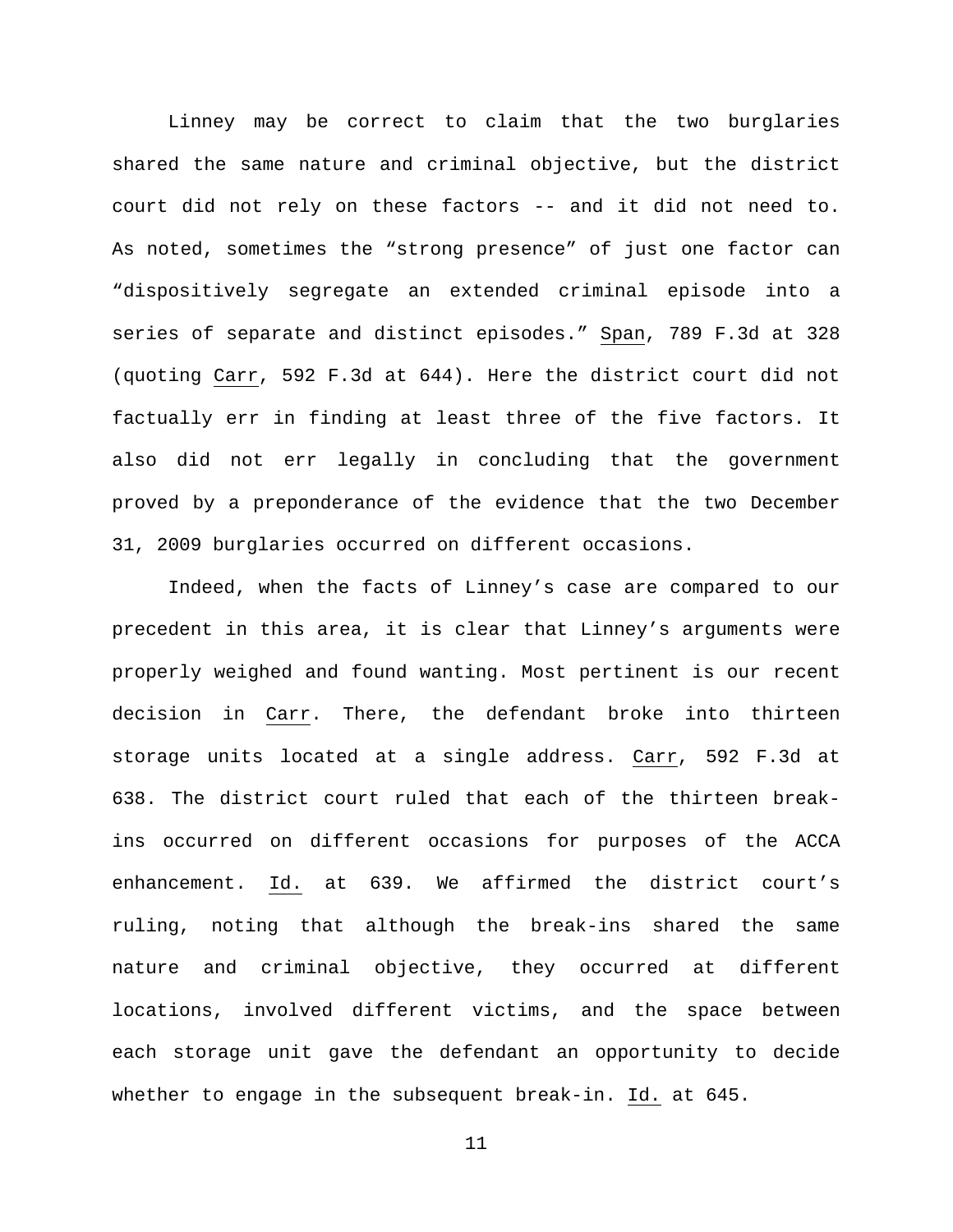Were we to accept Linney's argument, we would need to somehow merge Ms. Cornacchione, Mr. Wilson, and their respective houses together. This we simply cannot do. Although different victims and obvious physical boundaries may not always be required to support a different occasions determination (e.g., breaking into a single victim's car and house may constitute different occasions, or a burglarizing adjacent apartment units may constitute different occasions), the uncontroverted record shows that these hallmarks of separateness were present here. We cannot accept Linney's invitation to turn a blind eye to the separate nature of his burglaries and thereby effectively rule that two crimes are no worse than one.

## III.

Linney contends, however, that his case contains a wrinkle absent in Carr and similar cases. Specifically, Linney claims that the joint and several liability provisions in the consolidated judgment and accompanying restitution worksheet indicate that he committed the two December 31, 2009 burglaries with an accomplice.

It is true that the presence of an accomplice can complicate the different occasions analysis. See Carr, 592 F.3d at 643 n.5. For instance, if Linney worked with an accomplice on the night of December 31, 2009, Linney may have burglarized one of the houses while his accomplice simultaneously burglarized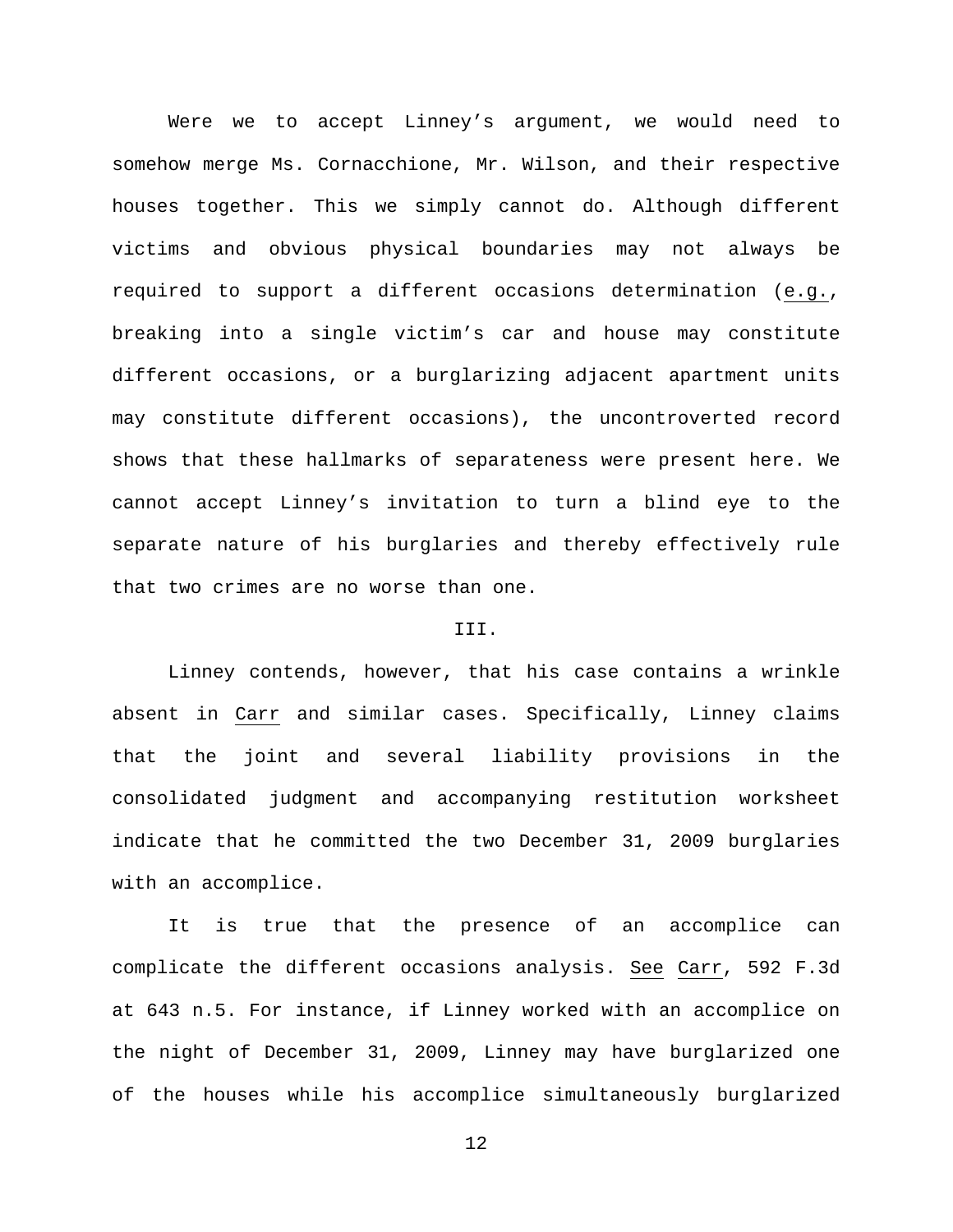the other. See Span, 789 F.3d at 329. This coordinated criminal operation would likely result in two convictions for Linney. Whether it would satisfy the different occasions analysis required for application of the ACCA enhancement is another question.

The record in this case, however, does not support Linney's suggestion of an accomplice. As the district court noted, the Shepard-approved sources, including the indictments and the judgment, show that Linney was charged alone and convicted alone. The district court was within bounds to rely on these documents to find that Linney committed the two burglaries alone.

Yet Linney points out that the judgment and accompanying restitution worksheet also provide that he was to be jointly and severally liable to pay restitution for his burglaries. And he notes that the restitution worksheet even names a Mr. Patrick Wagner as a codefendant in many of his crimes. Linney accordingly contends that he committed the two December 31, 2009 burglaries with an accomplice.

But Linney fails to note that, although these documents suggest that he sometimes committed his crimes in league with an accomplice, they also suggest that he acted alone on the night of December 31, 2009. The codefendant box adjacent to Ms. Cornacchione's name on the restitution worksheet is unchecked,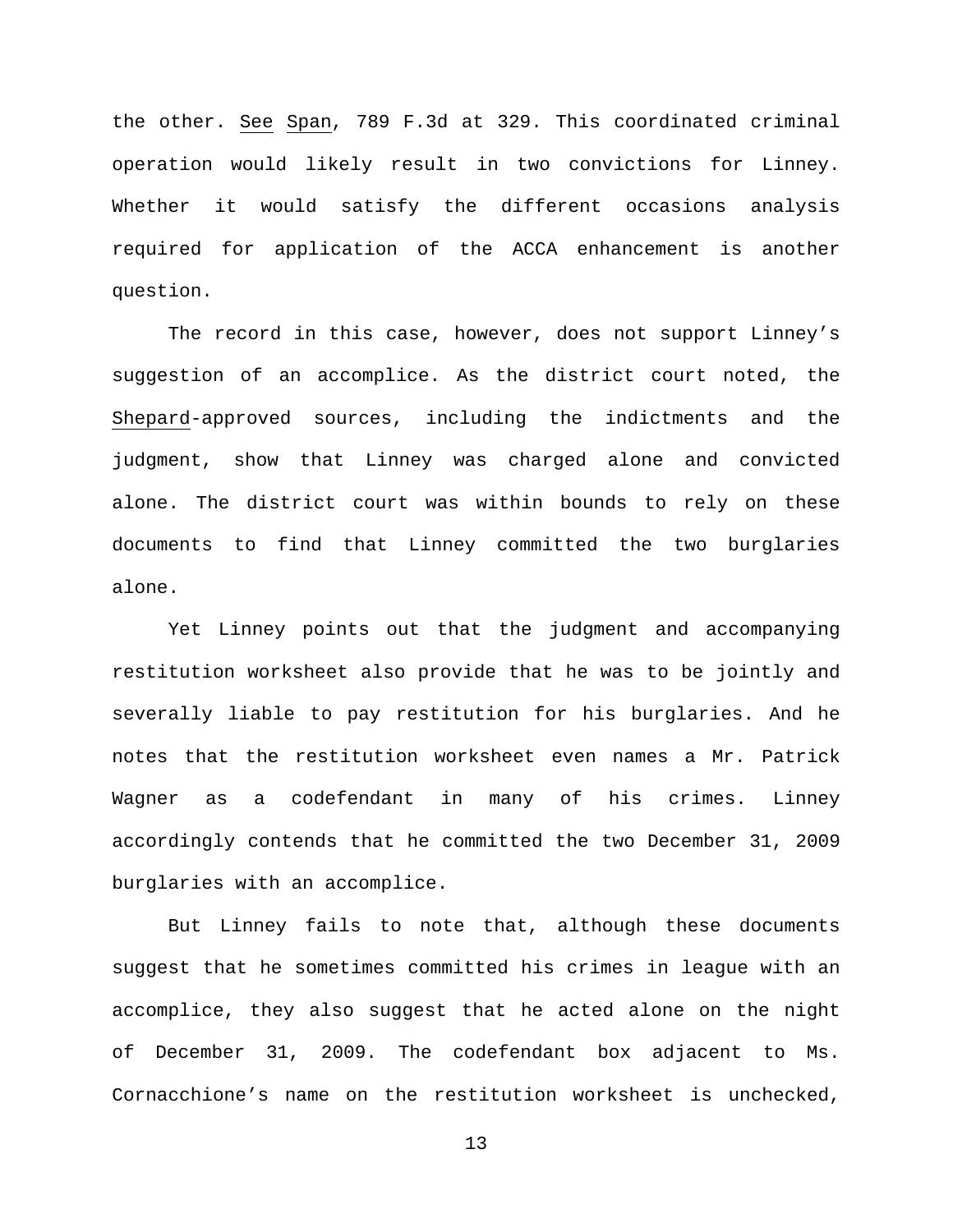and the line used for listing another person's name is blank. Mr. Wilson's name is absent from the restitution worksheet, but this absence makes sense in light of the fact that the Wilson indictment does not allege Linney actually stole anything from Mr. Wilson's house. All in all, these sundry details only support the district court's finding that Linney committed the December 31, 2009 burglaries alone.

The briefing and argument in this case revealed that Linney made a diligent effort to find some positive proof in the state court records showing that he worked with an accomplice on December 31, 2009. There does not appear to be any such proof. Linney is thus left to speculate, asking the government in essence to prove the absence of an accomplice. But proving a negative is not a quest the government need undertake. Certainly it was not clearly erroneous for the district court to find based on the Shephard-approved sources that Linney alone committed the two December 31, 2009 burglaries during the threehour time span alleged in the two indictments.

Finally, contrary to Linney's protestations, our recent decision in Span is readily distinguishable. There, as in this case, the defendant claimed that he worked with an accomplice, and that the presence of an accomplice meant his predicate ACCA offenses may not have occurred on different occasions. Unlike this case, however, the indictments, plea transcript, and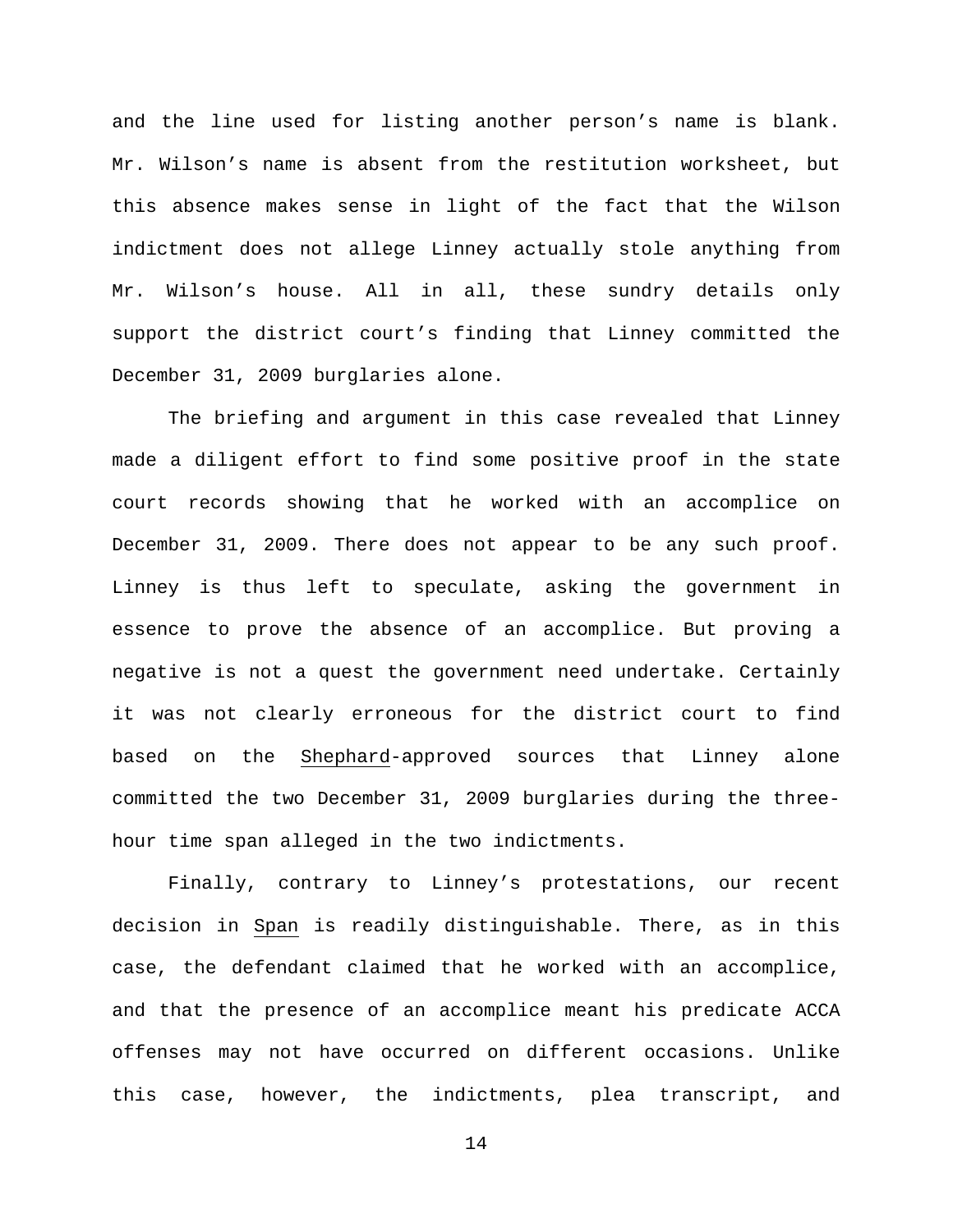judgment from the state court in Span listed contradictory dates for the various offenses. Indeed, "[n]o single offense date for any [of the] predicate robbery conviction[s] [was] consistent across all three sources." Span, 789 F.3d at 325-26. Moreover, three of four offenses at issue occurred at the same location. Id. at 329. Owing to these deep contradictions in the record, we held that the government had failed to prove that the three offenses had occurred on different occasions. Unlike the situation in Span, nothing in the record before us calls into serious question the district court's determination that Linney alone committed the two December 31, 2009 burglaries on different occasions.

#### IV.

Linney's receipt of the ACCA enhancement gave the district court a sentencing guidelines range of 188 to 235 months of incarceration. The district court sentenced Linney to the top end of that range -- 235 months. Linney cursorily suggests that this sentence is substantively unreasonable. We disagree. It was entirely proper for the district court to note that Linney harmed 31 different victims during his many offenses; that Linney's most recent pair of burglaries ended with a dangerous police chase; and that Linney appeared to be the leader in at least this latest chapter of his long history of criminal